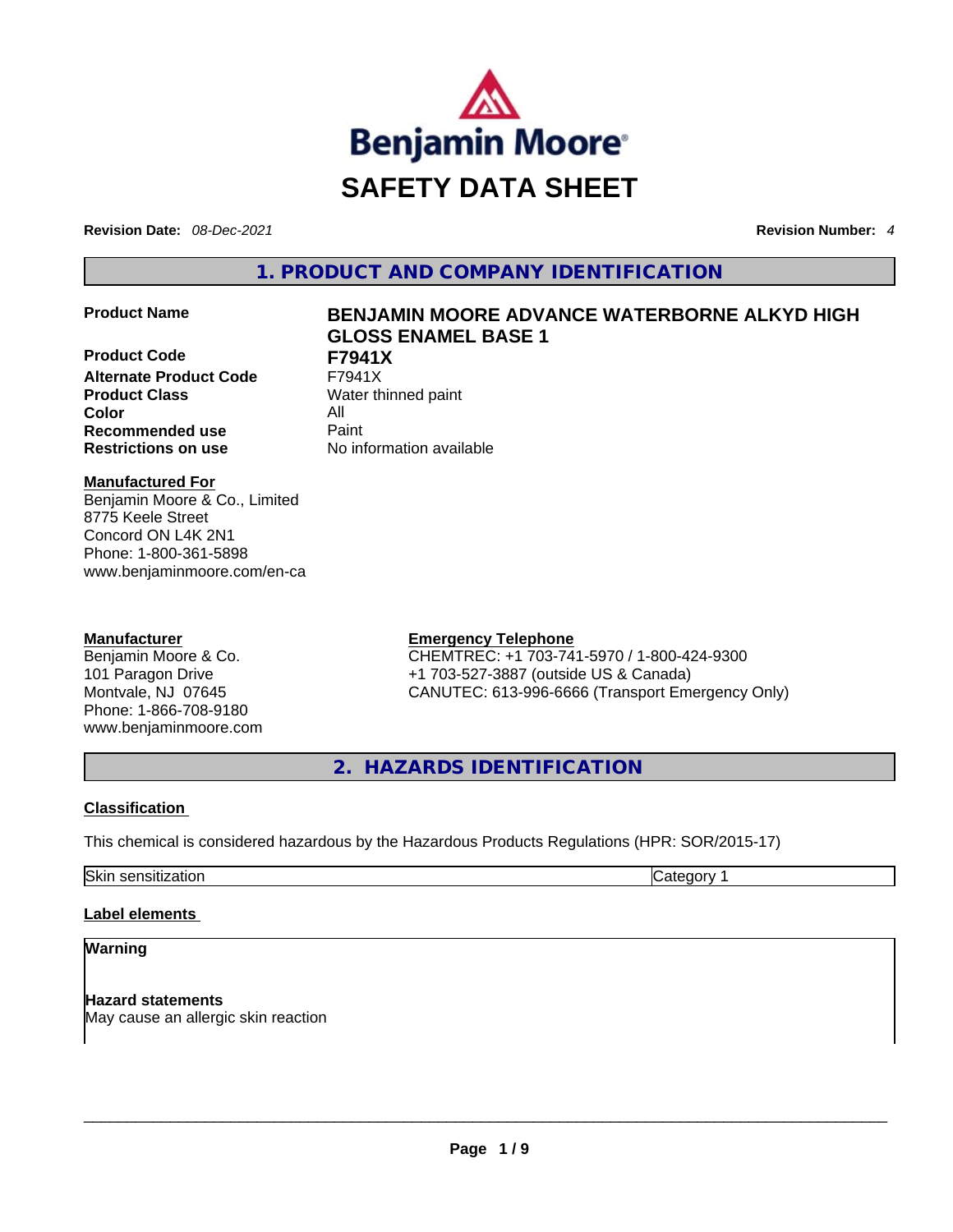

**Appearance** liquid **Odor 11** and **Odor 11** and **Odor 11** and **Odor 11** and **Odor 11** and **Odor** 11 and **Odor** 11 and **Odor** 11 and **Odor** 11 and **Odor** 11 and **Odor** 11 and **Odor** 11 and **Odor** 11 and **Odor** 11 and **Odor** 

#### **Precautionary Statements - Prevention**

Avoid breathing dust/fume/gas/mist/vapors/spray Contaminated work clothing should not be allowed out of the workplace Wear protective gloves

#### **Skin**

IF ON SKIN: Wash with plenty of soap and water If skin irritation or rash occurs: Get medical advice/attention Wash contaminated clothing before reuse

#### **Precautionary Statements - Disposal**

Dispose of contents/container to an approved waste disposal plant

#### **Other information**

No information available

**WARNING:** This product contains isothiazolinone compounds at levels of <0.1%. These substances are biocides commonly found in most paints and a variety of personal care products as a preservative. Certain individuals may be sensitive or allergic to these substances, even at low levels.

# **3. COMPOSITION INFORMATION ON COMPONENTS**

| <b>Chemical name</b>                         | <b>CAS No.</b> | Weight-%       | <b>Hazardous Material</b><br>Information Review Act date exemption granted<br>registry number<br>$(HMIRA$ registry #) | Date HMIRA filed and<br>(if applicable) |
|----------------------------------------------|----------------|----------------|-----------------------------------------------------------------------------------------------------------------------|-----------------------------------------|
| Titanium dioxide                             | 13463-67-7     | $10 - 30%$     |                                                                                                                       |                                         |
| Tetramethyl-5-decyne-4,7-diol,<br>$2,4,7,9-$ | 126-86-3       | $0.1 - 0.25\%$ |                                                                                                                       |                                         |

\*The exact percentage (concentration) of composition has been withheld as a trade secret

# **4. FIRST AID MEASURES**

**General Advice General Advice No hazards which require special first aid measures.** 

**Eye Contact <b>Rinse** thoroughly with plenty of water for at least 15 minutes and consult a physician.

**Skin Contact Number 2012 Wash off immediately with soap and plenty of water while**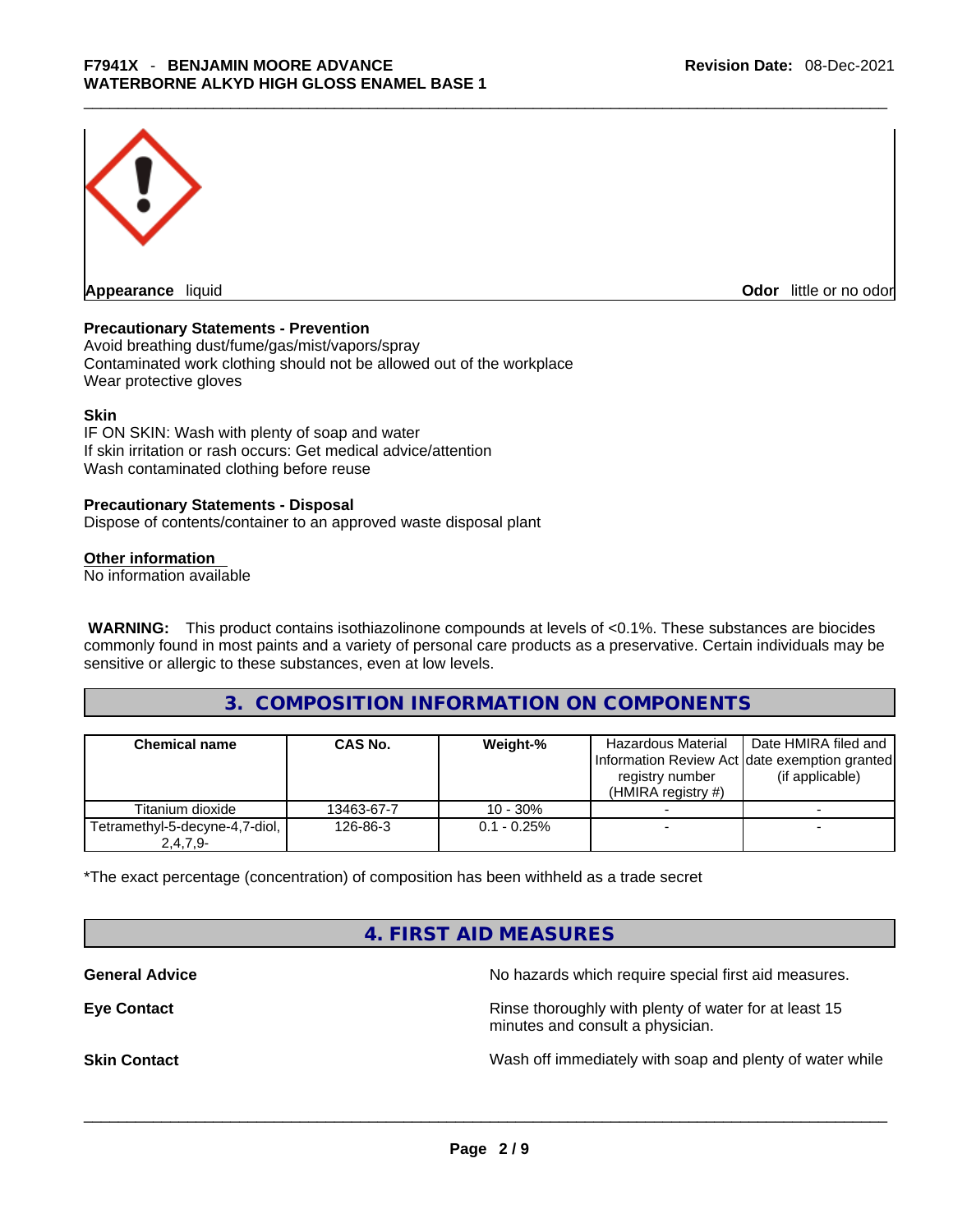|                                                                                  | removing all contaminated clothes and shoes. If skin<br>irritation persists, call a physician. Wash clothing before<br>reuse. Destroy contaminated articles such as shoes. |  |  |  |
|----------------------------------------------------------------------------------|----------------------------------------------------------------------------------------------------------------------------------------------------------------------------|--|--|--|
| <b>Inhalation</b>                                                                | Move to fresh air. If symptoms persist, call a physician.                                                                                                                  |  |  |  |
| Ingestion                                                                        | Clean mouth with water and afterwards drink plenty of<br>water. Consult a physician if necessary.                                                                          |  |  |  |
| <b>Most Important Symptoms/Effects</b>                                           | May cause allergic skin reaction.                                                                                                                                          |  |  |  |
| <b>Notes To Physician</b>                                                        | Treat symptomatically.                                                                                                                                                     |  |  |  |
|                                                                                  | 5. FIRE-FIGHTING MEASURES                                                                                                                                                  |  |  |  |
| <b>Suitable Extinguishing Media</b>                                              | Use extinguishing measures that are appropriate to local<br>circumstances and the surrounding environment.                                                                 |  |  |  |
| Protective equipment and precautions for firefighters                            | As in any fire, wear self-contained breathing apparatus<br>pressure-demand, MSHA/NIOSH (approved or equivalent)<br>and full protective gear.                               |  |  |  |
| <b>Specific Hazards Arising From The Chemical</b>                                | Closed containers may rupture if exposed to fire or<br>extreme heat.                                                                                                       |  |  |  |
| <b>Sensitivity to mechanical impact</b>                                          | No                                                                                                                                                                         |  |  |  |
| Sensitivity to static discharge                                                  | No                                                                                                                                                                         |  |  |  |
| <b>Flash Point Data</b><br>Flash point (°F)<br>Flash Point (°C)<br><b>Method</b> | Not applicable<br>Not applicable<br>Not applicable                                                                                                                         |  |  |  |
| <b>Flammability Limits In Air</b>                                                |                                                                                                                                                                            |  |  |  |
| Lower flammability limit:<br><b>Upper flammability limit:</b>                    | Not applicable<br>Not applicable                                                                                                                                           |  |  |  |
| Flammability: 0<br>NFPA<br>Health: 1                                             | Instability: 0<br><b>Special: Not Applicable</b>                                                                                                                           |  |  |  |
| NFPA Legend<br>0 - Not Hazardous                                                 |                                                                                                                                                                            |  |  |  |

- 1 Slightly
- 2 Moderate
- 3 High
- 4 Severe

*The ratings assigned are only suggested ratings, the contractor/employer has ultimate responsibilities for NFPA ratings where this system is used.* 

*Additional information regarding the NFPA rating system is available from the National Fire Protection Agency (NFPA) at www.nfpa.org.* 

# **6. ACCIDENTAL RELEASE MEASURES**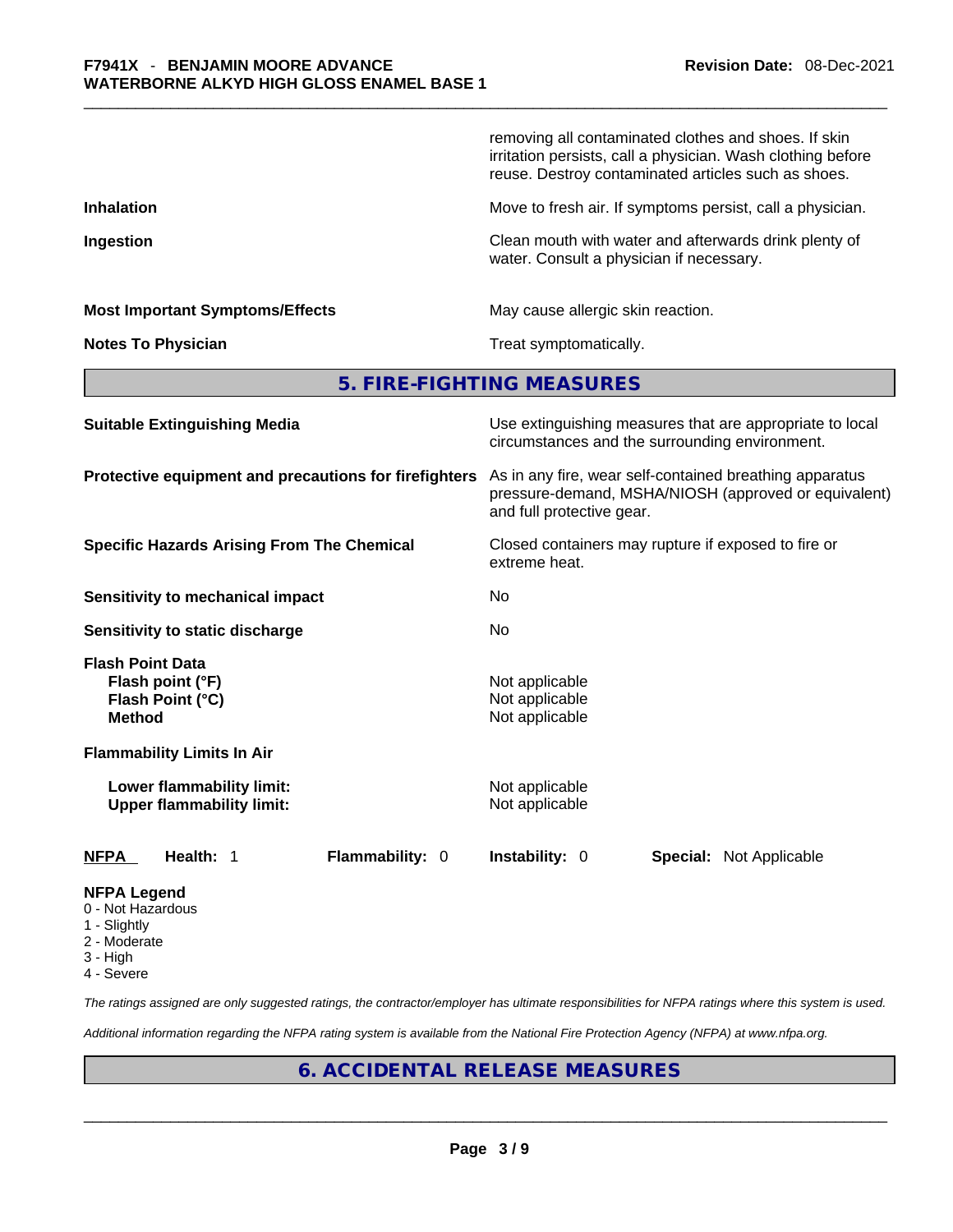**Personal Precautions Avoid contact with skin, eyes and clothing. Ensure Personal Precautions** adequate ventilation.

**Other Information Determined Intervention** Prevent further leakage or spillage if safe to do so.

**Environmental precautions** See Section 12 for additional Ecological Information.

**Methods for Cleaning Up Example 20 Soak** up with inert absorbent material. Sweep up and shovel into suitable containers for disposal.

## **7. HANDLING AND STORAGE**

**Handling Avoid contact with skin, eyes and clothing. Avoid breathing Handling Avoid breathing** vapors, spray mists or sanding dust. In case of insufficient ventilation, wear suitable respiratory equipment.

**Storage Example 20 Keep container tightly closed. Keep out of the reach of Keep** out of the reach of

**Incompatible Materials No information available No** information available

# **8. EXPOSURE CONTROLS/PERSONAL PROTECTION**

children.

#### **Exposure Limits**

| <b>Chemical name</b> | <b>ACGIH TLV</b>         | Alberta                   | <b>British Columbia</b>                                                    | Ontario                           | Quebec                                   |
|----------------------|--------------------------|---------------------------|----------------------------------------------------------------------------|-----------------------------------|------------------------------------------|
| Titanium dioxide     | TWA: $10 \text{ mg/m}^3$ | <b>TWA</b><br>10 mg/m $3$ | <b>TWA</b><br>10 mg/m <sup>3</sup> -<br><b>TWA</b><br>$3 \text{ ma/m}^3$ - | <b>TWA</b><br>$10 \text{ ma/m}^3$ | <b>TWAEV</b><br>10 mg/m <sup>3</sup> - . |

#### **Legend**

ACGIH - American Conference of Governmental Industrial Hygienists

Alberta - Alberta Occupational Exposure Limits

British Columbia - British Columbia Occupational Exposure Limits

Ontario - Ontario Occupational Exposure Limits

Quebec - Quebec Occupational Exposure Limits

N/E - Not established

#### **Personal Protective Equipment**

**Engineering Measures Ensure** Ensure adequate ventilation, especially in confined areas.

**Eye/Face Protection Safety glasses with side-shields. Skin Protection Protection Protective gloves and impervious clothing. Respiratory Protection In case of insufficient ventilation wear suitable respiratory** equipment.

**Hygiene Measures Avoid contact with skin, eyes and clothing. Remove and Avoid contact with skin, eyes and clothing. Remove and Avoid contact with skin, eyes and clothing. Remove and** wash contaminated clothing before re-use. Wash thoroughly after handling.

# **9. PHYSICAL AND CHEMICAL PROPERTIES**

# **Appearance** liquid \_\_\_\_\_\_\_\_\_\_\_\_\_\_\_\_\_\_\_\_\_\_\_\_\_\_\_\_\_\_\_\_\_\_\_\_\_\_\_\_\_\_\_\_\_\_\_\_\_\_\_\_\_\_\_\_\_\_\_\_\_\_\_\_\_\_\_\_\_\_\_\_\_\_\_\_\_\_\_\_\_\_\_\_\_\_\_\_\_\_\_\_\_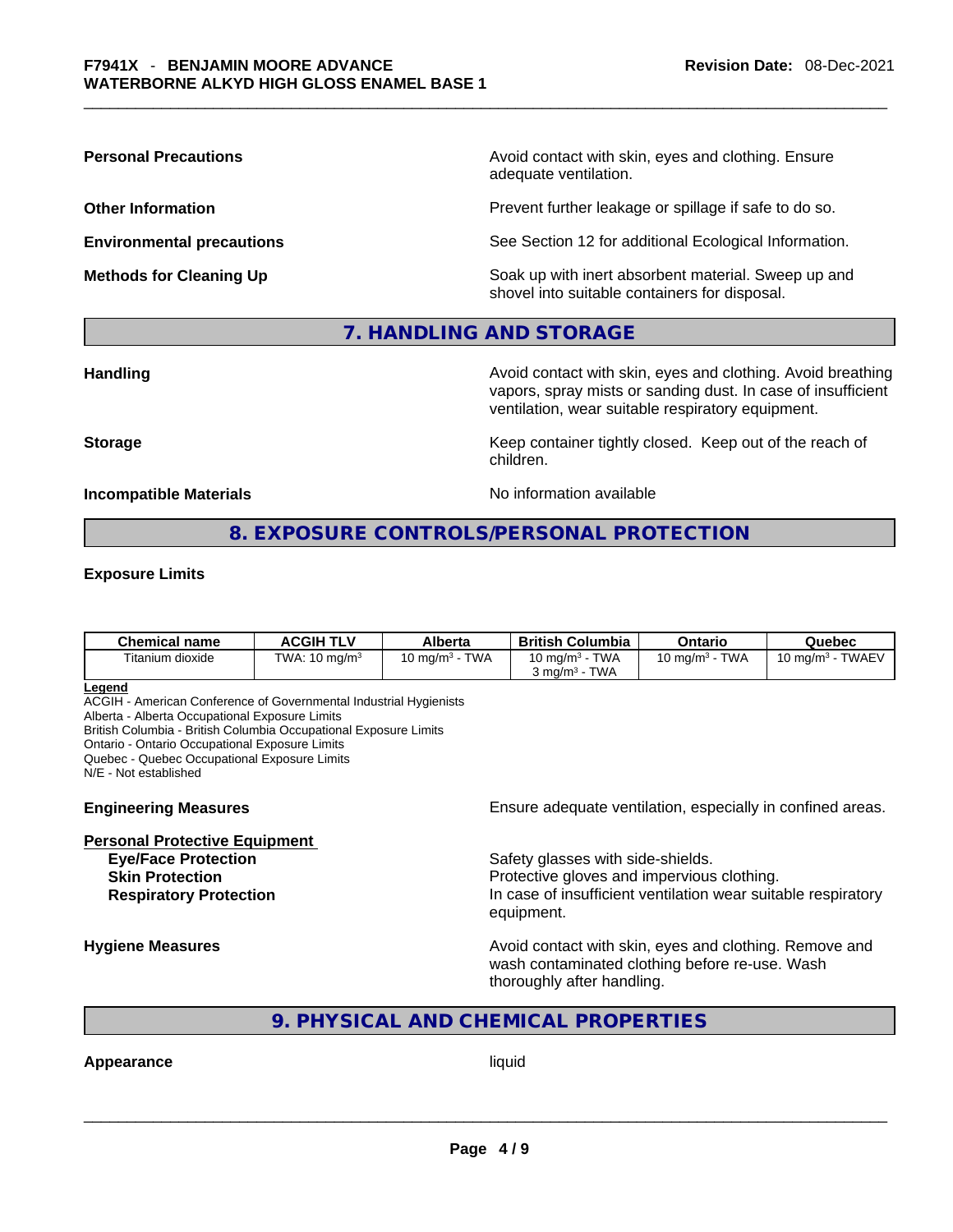**Odor little or no odor Odor Threshold**<br> **Density (Ibs/gal)**<br> **Density (Ibs/gal)**<br> **No information available**<br>
10.75 - 10.85 **Density** (Ibs/gal) **Specific Gravity** 1.29 - 1.31 **pH**<br>
Viscosity (cps) The Contract Contract Contract Contract Contract Contract Contract Contract Contract Contract C<br>
No information available **Solubility(ies)** No information available in the solution of the solution of the solution available in the solution of the solution of the solution of the solution of the solution of the solution of the solution of the so **Water solubility Water Solubility**<br> **Evaporation Rate** Moinformation available **Vapor pressure**  No information available **Vapor pressure No information available Vapor density**<br> **We Solids**<br>
We Solid Wi, % Solids<br>
We Note that the Solid Solid Solid Solid Solid Solid Solid Solid Solid Solid Solid Solid Solid Solid Solid Solid Solid Solid Solid Solid Solid Solid Solid Solid Solid So **Wt. % Solids 50 - 60<br>
<b>Vol. % Solids** 60<br> **Solids** 55 - 45 **Vol. % Solids Wt. % Volatiles** 40 - 50 **Vol. % Volatiles** 55 - 65 **VOC Regulatory Limit (g/L)** < 50 **Boiling Point (°F)** 212 **Boiling Point (°C)** 100 **Freezing point (°F)** 32 **Freezing Point (°C)** 0 **Flash point (°F)** Not applicable **Flash Point (°C)** Not applicable **Method** Not applicable **Flammability (solid, gas)** Not applicable **Upper flammability limit:** Not applicable **Lower flammability limit:** Not applicable **Autoignition Temperature (°F)** No information available **Autoignition Temperature (°C)** No information available **Decomposition Temperature (°F)** No information available **Decomposition Temperature (°C)** No information available **Partition coefficient** No information available

**Viscosity (cps)** No information available **Evaporation Rate** No information available

# **10. STABILITY AND REACTIVITY**

| <b>Reactivity</b>                       | Not Applicable                           |
|-----------------------------------------|------------------------------------------|
| <b>Chemical Stability</b>               | Stable under normal conditions.          |
| <b>Conditions to avoid</b>              | Prevent from freezing.                   |
| <b>Incompatible Materials</b>           | No materials to be especially mentioned. |
| <b>Hazardous Decomposition Products</b> | None under normal use.                   |
| Possibility of hazardous reactions      | None under normal conditions of use.     |

# **11. TOXICOLOGICAL INFORMATION**

## **Product Information Information on likely routes of exposure**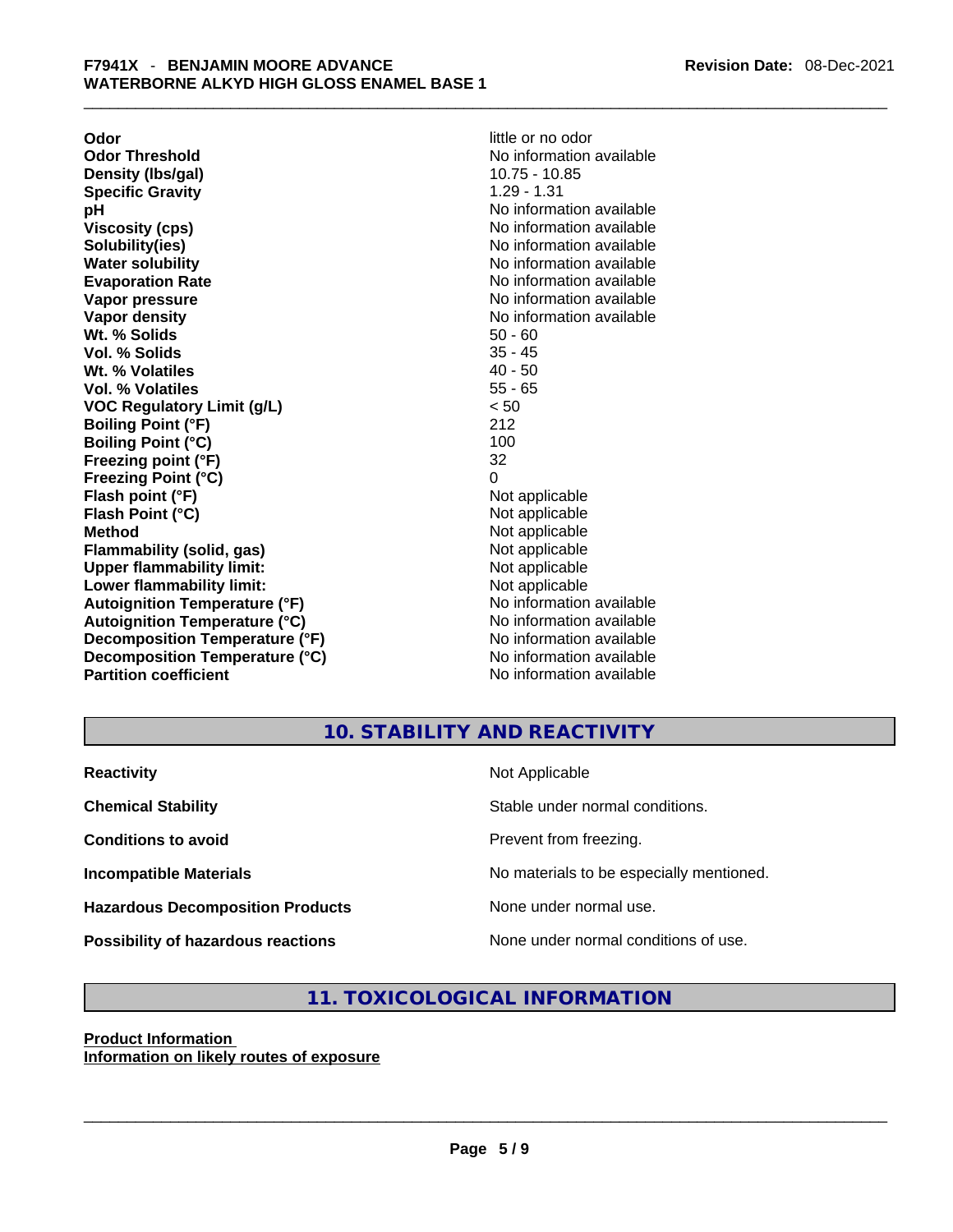| <b>Principal Routes of Exposure</b>                                                             | Eye contact, skin contact and inhalation.                                                                                                      |  |  |
|-------------------------------------------------------------------------------------------------|------------------------------------------------------------------------------------------------------------------------------------------------|--|--|
| <b>Acute Toxicity</b><br><b>Product Information</b>                                             | No information available                                                                                                                       |  |  |
| Symptoms related to the physical, chemical and toxicological characteristics                    |                                                                                                                                                |  |  |
| <b>Symptoms</b>                                                                                 | No information available                                                                                                                       |  |  |
| Delayed and immediate effects as well as chronic effects from short and long-term exposure      |                                                                                                                                                |  |  |
| Eye contact<br><b>Skin contact</b>                                                              | May cause slight irritation<br>Prolonged skin contact may cause skin irritation and/or<br>dermatitis. May cause sensitization by skin contact. |  |  |
| <b>Inhalation</b><br>Ingestion                                                                  | May cause irritation of respiratory tract.<br>Ingestion may cause gastrointestinal irritation, nausea,<br>vomiting and diarrhea.               |  |  |
| <b>Sensitization</b><br><b>Neurological Effects</b>                                             | May cause an allergic skin reaction.<br>No information available.                                                                              |  |  |
| <b>Mutagenic Effects</b><br><b>Reproductive Effects</b><br><b>Developmental Effects</b>         | No information available.<br>No information available.<br>No information available.                                                            |  |  |
| <b>Target organ effects</b><br><b>STOT - single exposure</b><br><b>STOT - repeated exposure</b> | No information available.<br>No information available.<br>No information available.                                                            |  |  |
| Other adverse effects<br><b>Aspiration Hazard</b>                                               | No information available.<br>No information available.                                                                                         |  |  |

**Numerical measures of toxicity**

**The following values are calculated based on chapter 3.1 of the GHS document**

| ATEmix (oral)          |  |
|------------------------|--|
| <b>ATEmix (dermal)</b> |  |

**ATEmix (oral)** 41465 mg/kg **ATEmix (dermal)** 165206 mg/kg

#### **Component Information**

| Chemical name                  | Oral LD50             | Dermal LD50           | Inhalation LC50       |
|--------------------------------|-----------------------|-----------------------|-----------------------|
| Titanium dioxide               | $> 10000$ mg/kg (Rat) | -                     |                       |
| 13463-67-7                     |                       |                       |                       |
| Tetramethyl-5-decyne-4,7-diol, | > 500 mg/kg (Rat)     | > 1000 mg/kg (Rabbit) | $>$ 20 mg/L (Rat) 1 h |
| $2,4,7,9-$                     |                       |                       |                       |
| 126-86-3                       |                       |                       |                       |

#### **Chronic Toxicity**

#### **Carcinogenicity**

*The information below indicates whether each agency has listed any ingredient as a carcinogen:.* 

| <b>Chemical name</b>                                                                                              | <b>IARC</b>                    | <b>NTP</b> |
|-------------------------------------------------------------------------------------------------------------------|--------------------------------|------------|
|                                                                                                                   | 2B - Possible Human Carcinogen |            |
| Titanium dioxide                                                                                                  |                                |            |
| • Although IARC has classified titanium dioxide as possibly carcinogenic to humans (2B), their summary concludes: |                                |            |

• Although IARC has classified titanium dioxide as possibly carcinogenic to humans (2B), their summary concludes: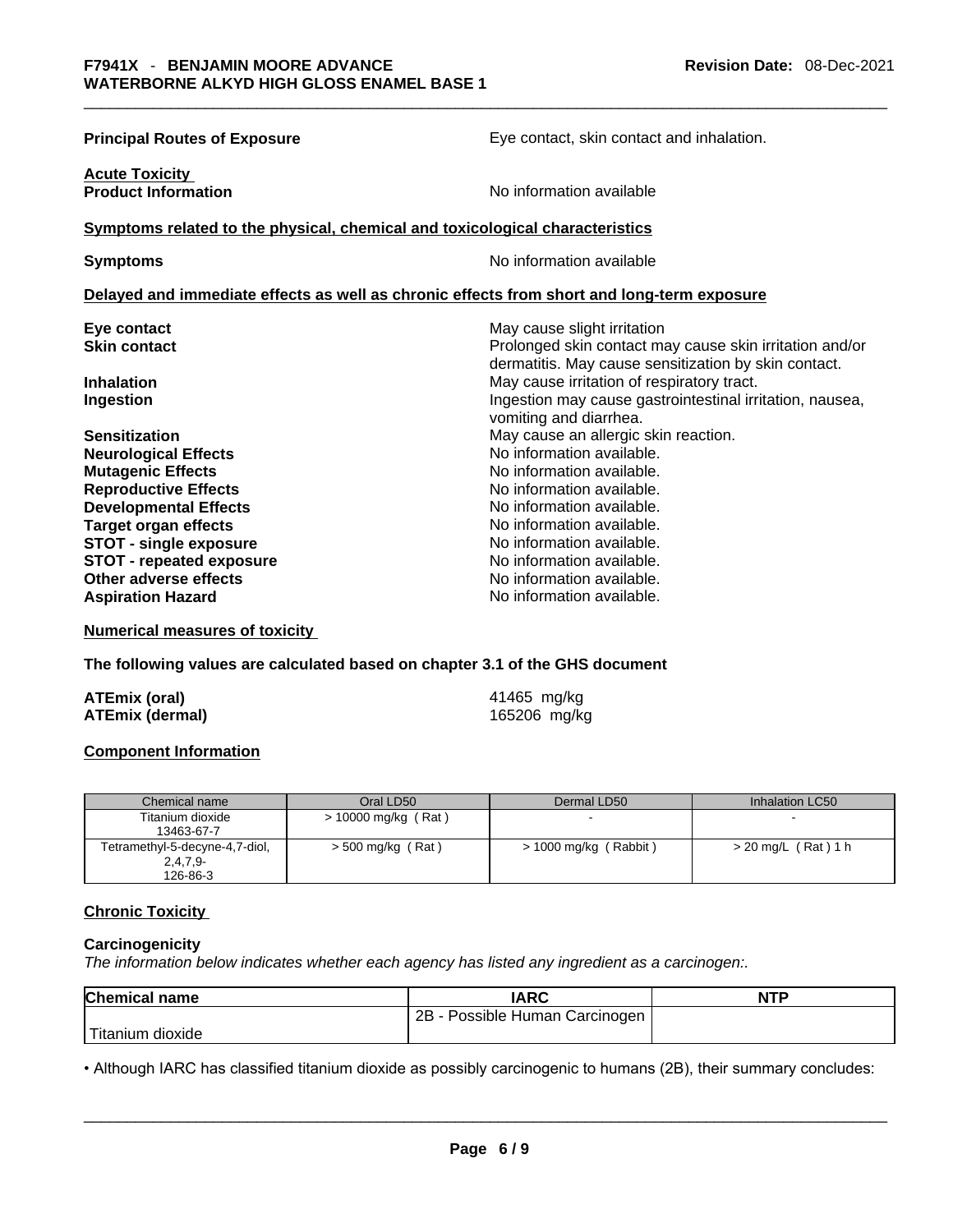bound to other materials, such as paint."

#### **Legend**

IARC - International Agency for Research on Cancer NTP - National Toxicity Program OSHA - Occupational Safety & Health Administration

**12. ECOLOGICAL INFORMATION** 

# **Ecotoxicity Effects**

The environmental impact of this product has not been fully investigated.

# **Product Information**

# **Acute Toxicity to Fish**

No information available

## **Acute Toxicity to Aquatic Invertebrates**

No information available

# **Acute Toxicity to Aquatic Plants**

No information available

## **Persistence / Degradability**

No information available.

#### **Bioaccumulation**

There is no data for this product.

# **Mobility in Environmental Media**

No information available.

#### **Ozone**

No information available

# **Component Information**

# **Acute Toxicity to Fish**

Titanium dioxide  $LC50:$  > 1000 mg/L (Fathead Minnow - 96 hr.) Tetramethyl-5-decyne-4,7-diol, 2,4,7,9- LC50: 42 mg/L (Carp (Cyprinus carpio) - 24 hr.)

# **Acute Toxicity to Aquatic Invertebrates**

Tetramethyl-5-decyne-4,7-diol, 2,4,7,9- LC50: 91 mg/L (Daphnia magna - 48 hr.)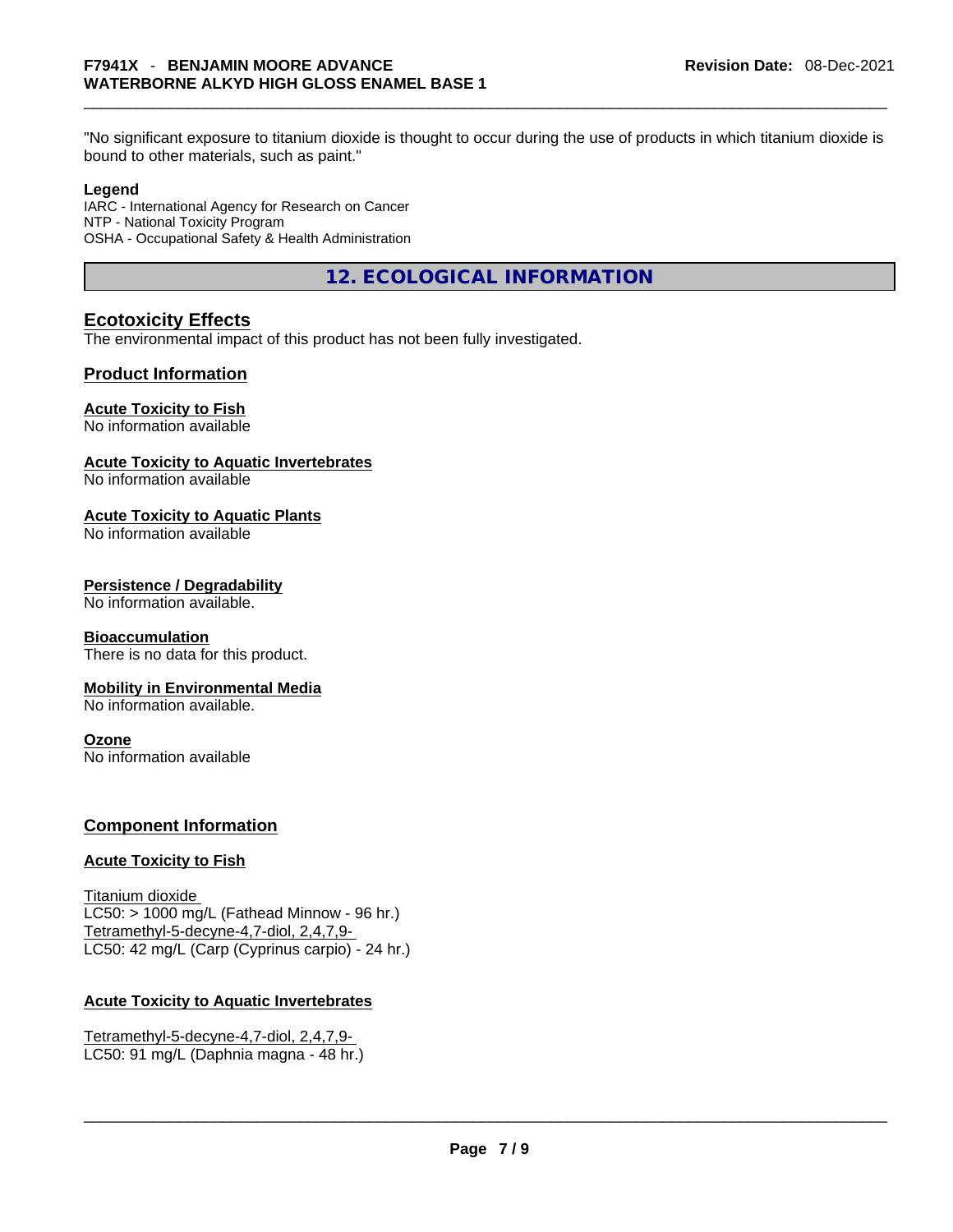### **Acute Toxicity to Aquatic Plants**

Tetramethyl-5-decyne-4,7-diol, 2,4,7,9- EC50: 82 mg/L (Algae (Selenastrum capricornutum) - 72 hrs.)

# **13. DISPOSAL CONSIDERATIONS**

Waste Disposal Method **Waste Disposal Method Dispose of in accordance with federal, state, provincial,** and local regulations. Local requirements may vary, consult your sanitation department or state-designated environmental protection agency for more disposal options.

## **14. TRANSPORT INFORMATION**

**TDG** Not regulated

**ICAO / IATA** Not regulated

**IMDG / IMO** Not regulated

# **15. REGULATORY INFORMATION**

# **International Inventories**

| <b>TSCA: United States</b> | Yes - All components are listed or exempt. |
|----------------------------|--------------------------------------------|
| <b>DSL: Canada</b>         | No - Not all of the components are listed. |
|                            | One or more component is listed on NDSL.   |

# **National Pollutant Release Inventory (NPRI)**

#### **NPRI Parts 1- 4**

This product contains the following Parts 1-4 NPRI chemicals:

*None*

#### **NPRI Part 5**

This product contains the following NPRI Part 5 Chemicals:

*None*

#### **WHMIS Regulatory Status**

This product has been classified in accordance with the hazard criteria of the Hazardous Products Regulations (HPR) and the SDS contains all the information required by the HPR. \_\_\_\_\_\_\_\_\_\_\_\_\_\_\_\_\_\_\_\_\_\_\_\_\_\_\_\_\_\_\_\_\_\_\_\_\_\_\_\_\_\_\_\_\_\_\_\_\_\_\_\_\_\_\_\_\_\_\_\_\_\_\_\_\_\_\_\_\_\_\_\_\_\_\_\_\_\_\_\_\_\_\_\_\_\_\_\_\_\_\_\_\_